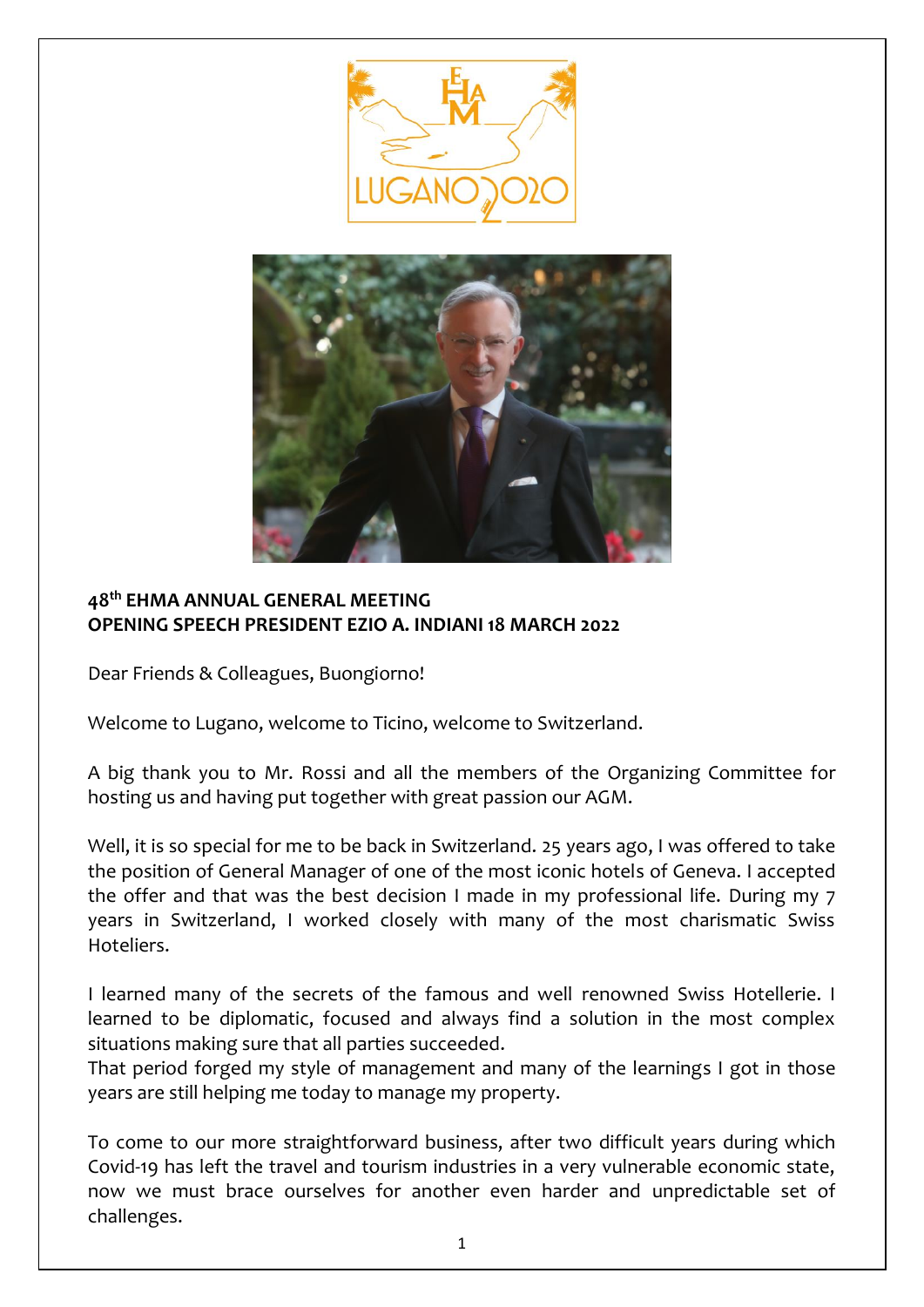It seems impossible what is going on right now in Europe, in Ukraine, and we cannot predict what will be the impact on travel and tourism industry.

But resilience is in our DNA. Therefore, we will stay motivated, focused and alert and try to cope as best as we can.

There is a huge desire worldwide to travel, to forget Zoom and start face-to-face meetings again. Tourism showed timid signs of recovery as soon as countries began to remove protocols that did not allow free movement between countries.

"Should we stay, or should we go?" It is not only the famous hit of the Clash, but it is the question that anxious travelers ask themselves. The fear of getting sick has decreased, but there is still the concern of being stuck in a foreign country for days or weeks.

During these past two years, we have seen major changes. Technology, for example, moved faster than usual. Increased virtual communication with the customer has led us to improve analytics, which allow us to personalize their stay and align services and experiences to their preferences. This is a big competitive factor especially in luxury travel.

On the other hand, we have witnessed and experienced firsthand the psychological impact that has affected every role in hospitality. To motivate our employees is a major challenge. During the pandemic, many of us were close to their employees, helping them both psychologically and economically to overcome the crisis.

I believe that the success of any hotel lies in the capacity of the management of creating a motivated and passionate team of employees ready to deliver an extraordinary service at all time to all its guests. Consistency of quality service is the challenge that we have ahead of us. The shortage of staff that we are experiencing puts extra pressure on our hotels. This tells me that if we listen to our people and understand their needs, we will be able to reduce considerably our staff turnover and improve our service delivery. I believe we will win our battle by investing in developing and caring of our people and their wellbeing. Our employees are our strength and I do everything possible to make sure that in my hotel everybody works toward creating the positive atmosphere in which everybody is respected and can professionally grow.

I remember that when I was a kid living in a small village in northern Italy, a couple of local waiters working at the Excelsior lido in Venice used to come, on their days off to the village and tell the stories of their work….they told of the people they were meeting, industry leaders, show business people, heads of state, the sparkle of the Murano chandeliers, the bright marble, the white gloves service, delicious meals and champagne everywhere. These stories were fuel for my imagination and dreams…they were the ignition of my career and it was thank those two waiters and theirs passionate stories that I am here today.

Passion is the theme of our meeting, probably none of us would be here if we were not passionate about our job.